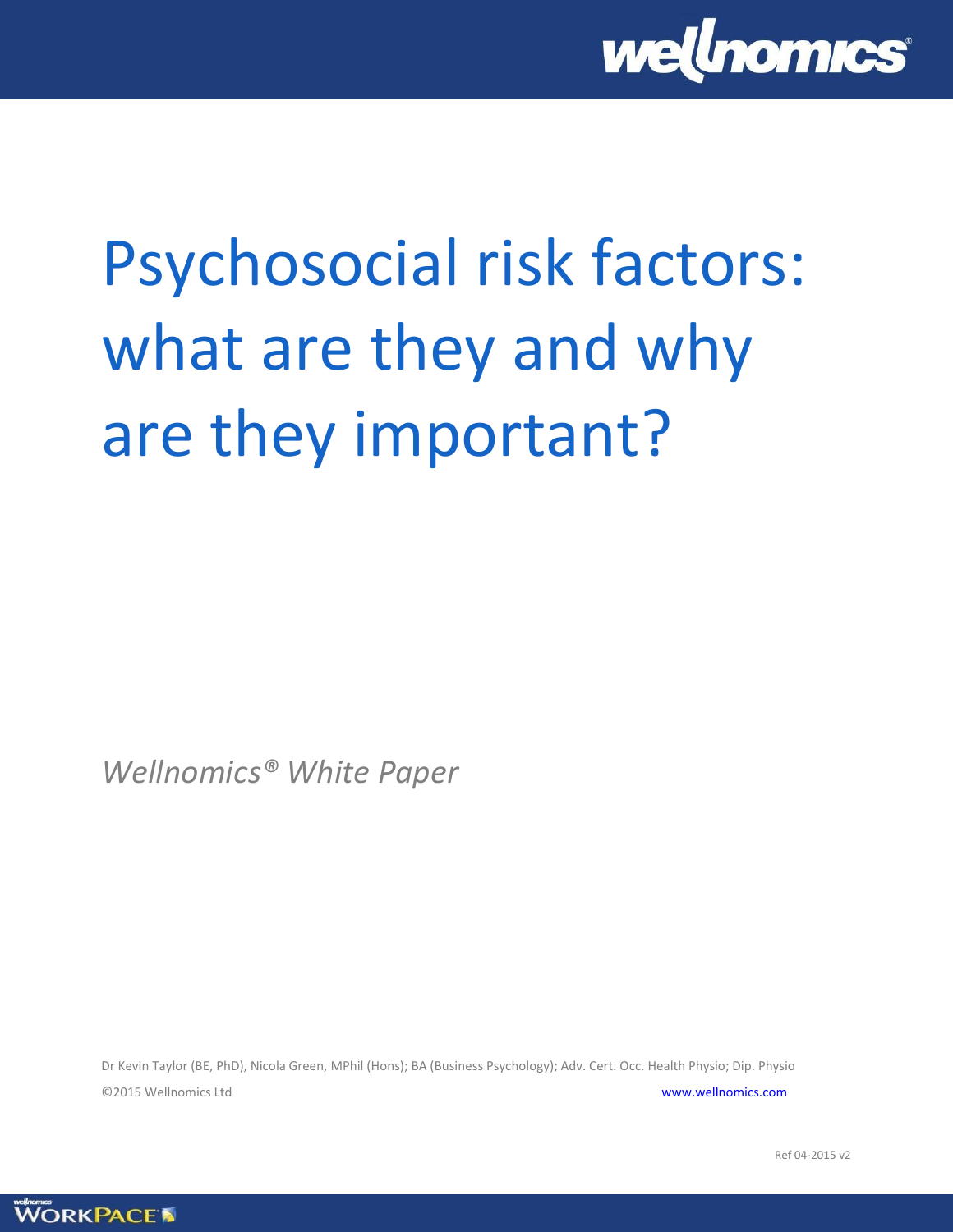

## Contents

| What evidence is there that psychosocial risk factors influence musculoskeletal disorders?  4 |  |
|-----------------------------------------------------------------------------------------------|--|
|                                                                                               |  |
|                                                                                               |  |
|                                                                                               |  |
|                                                                                               |  |
|                                                                                               |  |
|                                                                                               |  |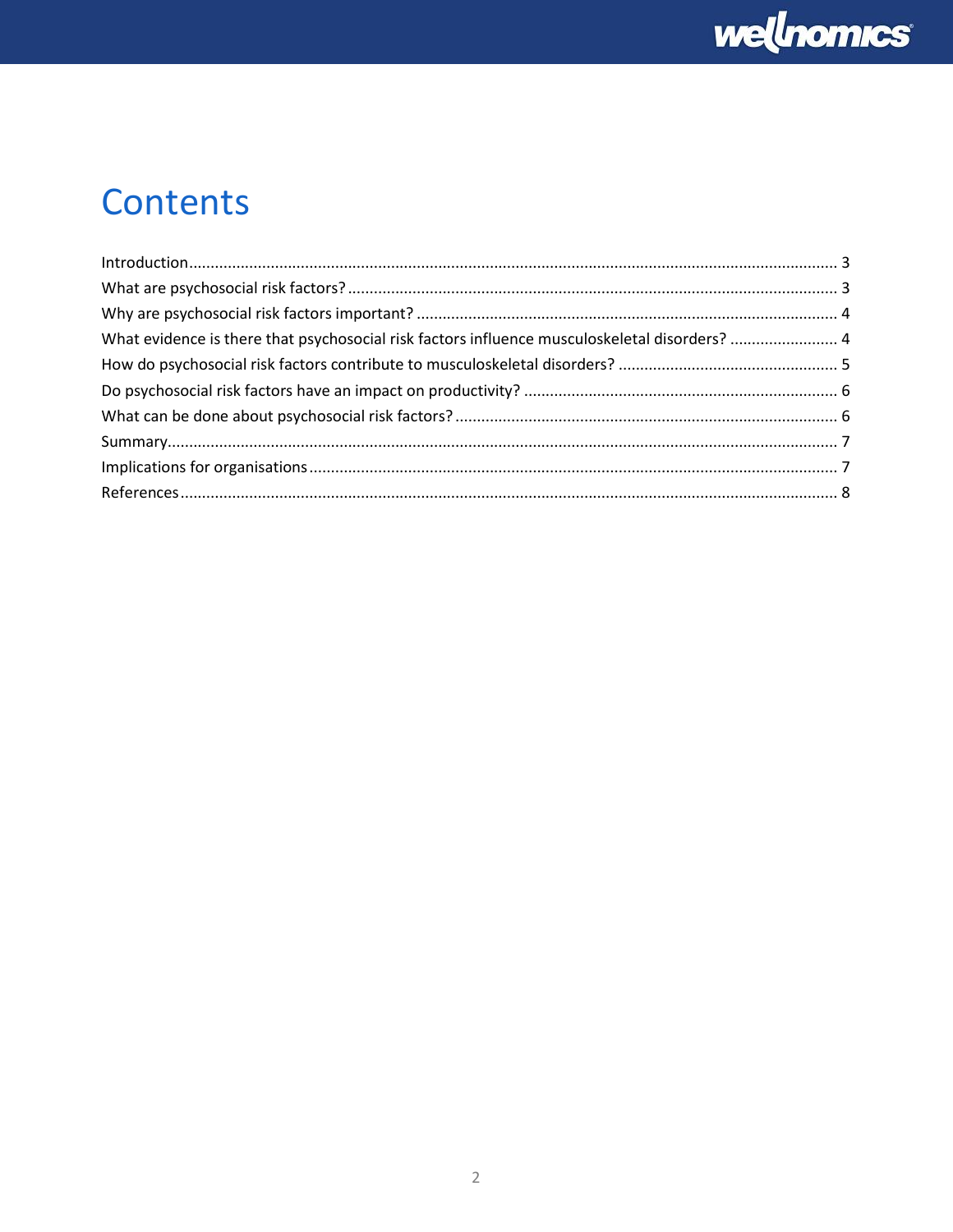### <span id="page-2-0"></span>Introduction

There are many factors contributing to musculoskeletal discomfort and disorders in the workplace. The risk factors that have been associated with musculoskeletal problems are physical (such as awkward or prolonged postures) and individual (such as level of physical fitness or gender<sup>1</sup> and psychosocial). All risk factors need to be considered and addressed in order for organisations to prevent and manage these problems successfully. Important psychosocial risk factors are included in the Wellnomics Work Environment assessment.

# <span id="page-2-1"></span>What are psychosocial risk factors?

Psychosocial risk factors are associated with *the way* individuals interact with the demands of their job and their work environment. This includes the social contacts within their job<sup>2</sup>. Important psychosocial risk factors with examples are shown in the table below. It is important to be clear that the term 'psychosocial' is different from 'psychological', which refers more narrowly to thought processes and behavior of individuals<sup>3</sup>.

| Psychosocial risk factor        | <b>Description</b>                                                                         | Examples of risk factor being present in the<br>workplace                                                                                                                                                                                                  |
|---------------------------------|--------------------------------------------------------------------------------------------|------------------------------------------------------------------------------------------------------------------------------------------------------------------------------------------------------------------------------------------------------------|
| Work demands and<br>mental load | The mental and physical<br>requirements of the job.                                        | Working very fast<br>$\bullet$<br>Working intensely<br>$\bullet$<br>High work load<br>$\bullet$<br>High information processing demands<br>٠<br>Constant time pressures<br>٠<br>Pressure to work overtime<br>$\bullet$                                      |
| Job control                     | The amount of input that workers<br>perceive they have over the way<br>they do their work. | Little or no control over work speed<br>$\bullet$<br>Little or no opportunity to schedule own<br>$\bullet$<br>work<br>Limited break opportunity<br>$\bullet$<br>Poor task variation<br>$\bullet$<br>Little or no opportunity to make own<br>٠<br>decisions |
| Co-worker social<br>support     | The support that workers<br>perceive they receive from co-<br>workers.                     | Little or no help received from colleagues and<br>$\bullet$<br>immediate superiors<br>Poor willingness of colleagues and immediate<br>$\bullet$<br>superiors to listen to work problems                                                                    |
| <b>Sense of community</b>       | The degree to which workers feel<br>that they are part of a<br>community.                  | Poor general atmosphere at work<br>$\bullet$<br>Poor co-operation between colleagues<br>٠<br>Poor relationships between colleagues<br>٠                                                                                                                    |
| <b>Management feedback</b>      | The feedback that workers<br>perceive they receive from                                    | Little or no opportunity to talk about work<br>$\bullet$<br>performance with managers                                                                                                                                                                      |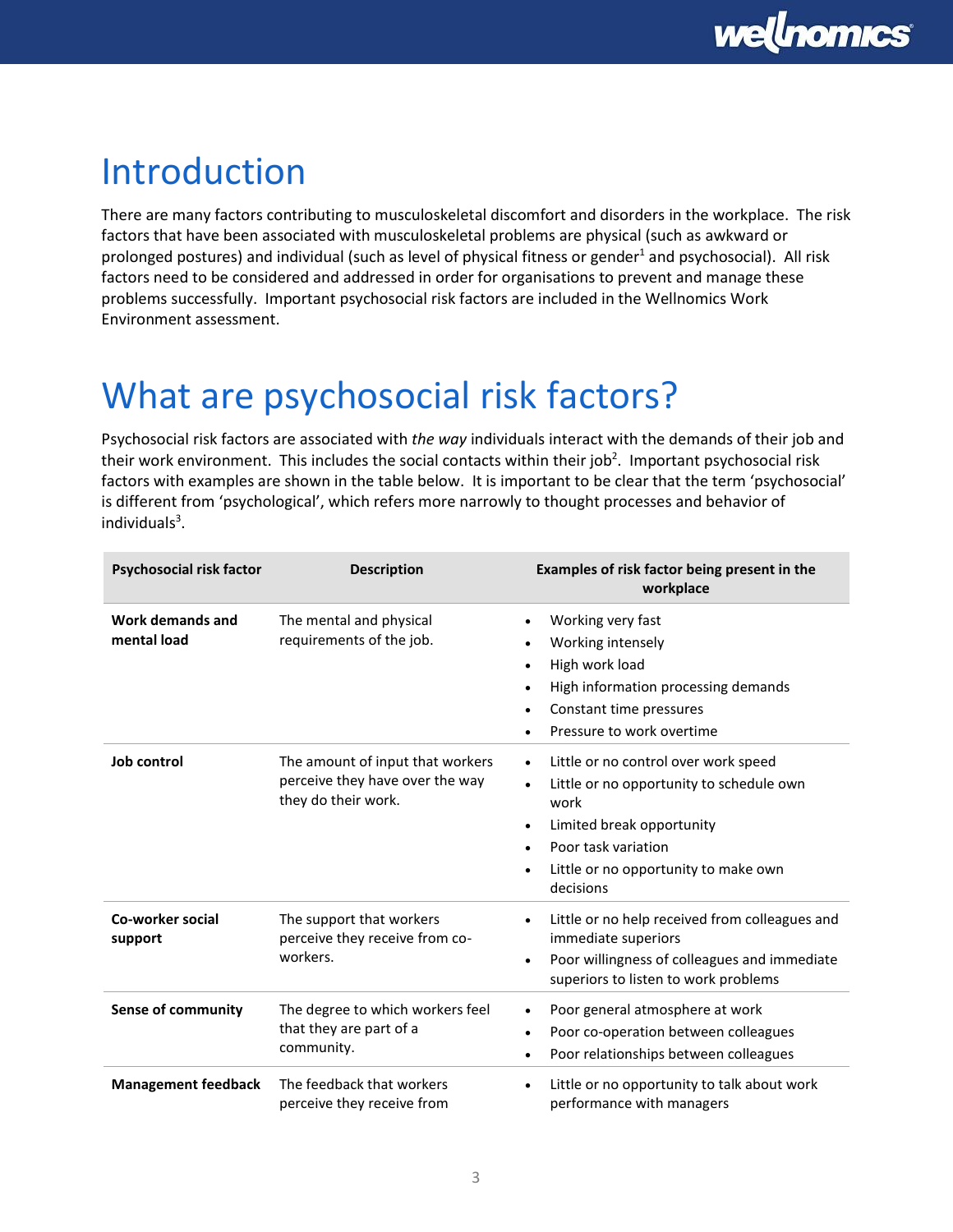

|                              | colleagues and immediate<br>superiors.                                                   | Little or no opportunity to talk about work<br>performance with colleagues                                           |
|------------------------------|------------------------------------------------------------------------------------------|----------------------------------------------------------------------------------------------------------------------|
| <b>Quality of leadership</b> | The degree to which workers<br>perceive their immediate<br>superiors to be good leaders. | Poor ability of managers to plan work<br>Poor ability of managers to solve problems<br>$\bullet$                     |
| <b>Work stress</b>           | The degree to which workers are<br>experiencing signs of work stress.                    | High levels of fatigue<br>High levels of emotional tiredness<br>High levels of frustration<br>Poor work-life balance |

## <span id="page-3-0"></span>Why are psychosocial risk factors important?

Psychosocial risk factors are important since if they are present in the work environment they can be sources of stress<sup>4</sup>. Stress has been shown to have an important influence on the development and persistence of musculoskeletal discomfort and disorders<sup>5</sup>.

The presence of psychosocial risk factors in the workplace influences the risk of individuals developing musculoskeletal problems. This, in turn, has an impact on injury related costs, absenteeism and productivity.

# <span id="page-3-1"></span>What evidence is there that psychosocial risk factors influence musculoskeletal disorders?

There are an increasing number of studies showing that psychosocial factors have a strong influence on musculoskeletal discomfort and disorders amongst computer users.

#### **Mental load and work demands**

- $\bullet$  High work demands and time pressure have been found to be associated with forearm pain<sup>6</sup>.
- Conflicting work demands and a fast work pace have been linked to the incidence of upper limb work-related musculoskeletal disorders<sup>7</sup>.
- Working overtime has been associated with the incidence of arm/hand disorders<sup>8</sup>.
- $\bullet$  Working with high time pressures increases the risk of arm pain becoming persistent<sup>9</sup>.
- $\bullet$  High work pressures have been associated with neck disorders<sup>10</sup>.
- Surges in workload have been linked to elbow disorders and high information processing demands with neck and hand/wrist problems<sup>10</sup>.
- High demands, time pressures and low job control have been associated with neck, shoulder, elbow, forearm and hand problems for women $^{11}$ .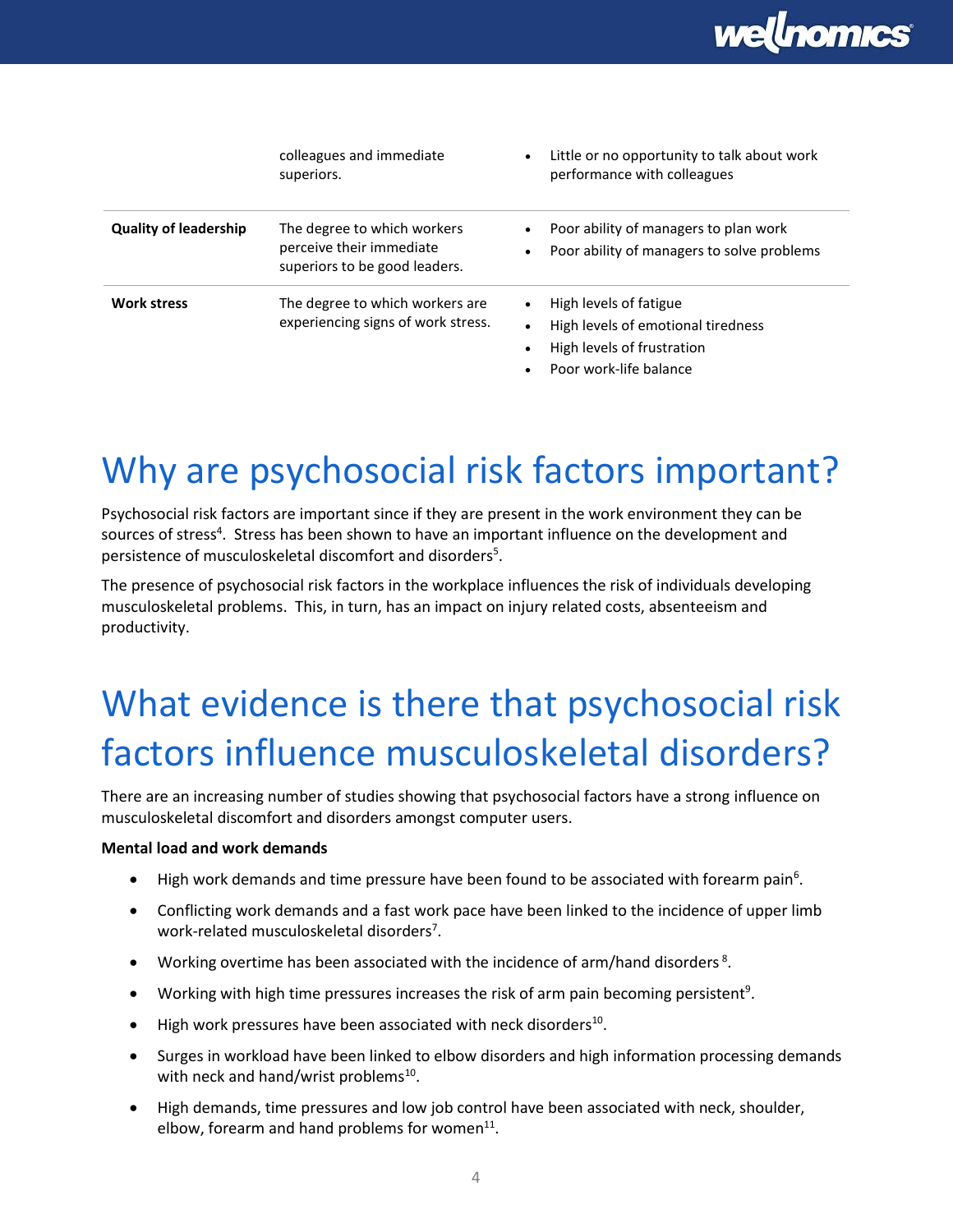

#### **Job control**

- Limited rest break opportunities and low work task flexibility have been found to be associated with upper limb disorders<sup>8, 12</sup>.
- Having little influence over the timing of rest breaks has been found to predict shoulder symptoms<sup>13</sup>.
- Associations have been reported between low influence over work and neck symptoms in women and hand and wrist symptoms in both men and women $^{14}$ .
- There have been links recorded between a lack of decision making opportunities and neck and elbow disorders<sup>10</sup>.

#### **Social support**

- Links have been found between levels of social support and the incidence of musculoskeletal disorders<sup>7</sup>.
- Links have also been found between upper body discomfort and disorders and poor co-worker social support<sup>8</sup>.

#### **Work stress**

- High perceived work stress has been found to be consistently associated with upper limb problems in large reviews of the literature<sup>15</sup>.
- Symptoms of stress have often been associated with musculoskeletal problems and can contribute to the development of these problems<sup>16</sup>.

# <span id="page-4-0"></span>How do psychosocial risk factors contribute to musculoskeletal disorders?

There are many ways in which psychosocial risk factors can contribute to musculoskeletal discomfort and disorders amongst computer users $^{15}$ , for example,

- 1. High mental load and work demands may increase muscle tension and decrease the frequency of breaks and micropauses. This may lead to muscle fatigue.
- 2. High mental load and work demands may adversely change immune responses so recovery is affected.
- 3. High work demands may have a direct impact on forces applied and postures e.g. striking keys harder and slouching when trying to work very fast.
- 4. High work stress may increase muscle activity and load on the musculoskeletal system.
- 5. High work stress may reduce an individual's ability to unwind which may reduce muscle relaxation during breaks and after work.
- 6. Stress responses may cause physiological changes that may lead to musculoskeletal problems.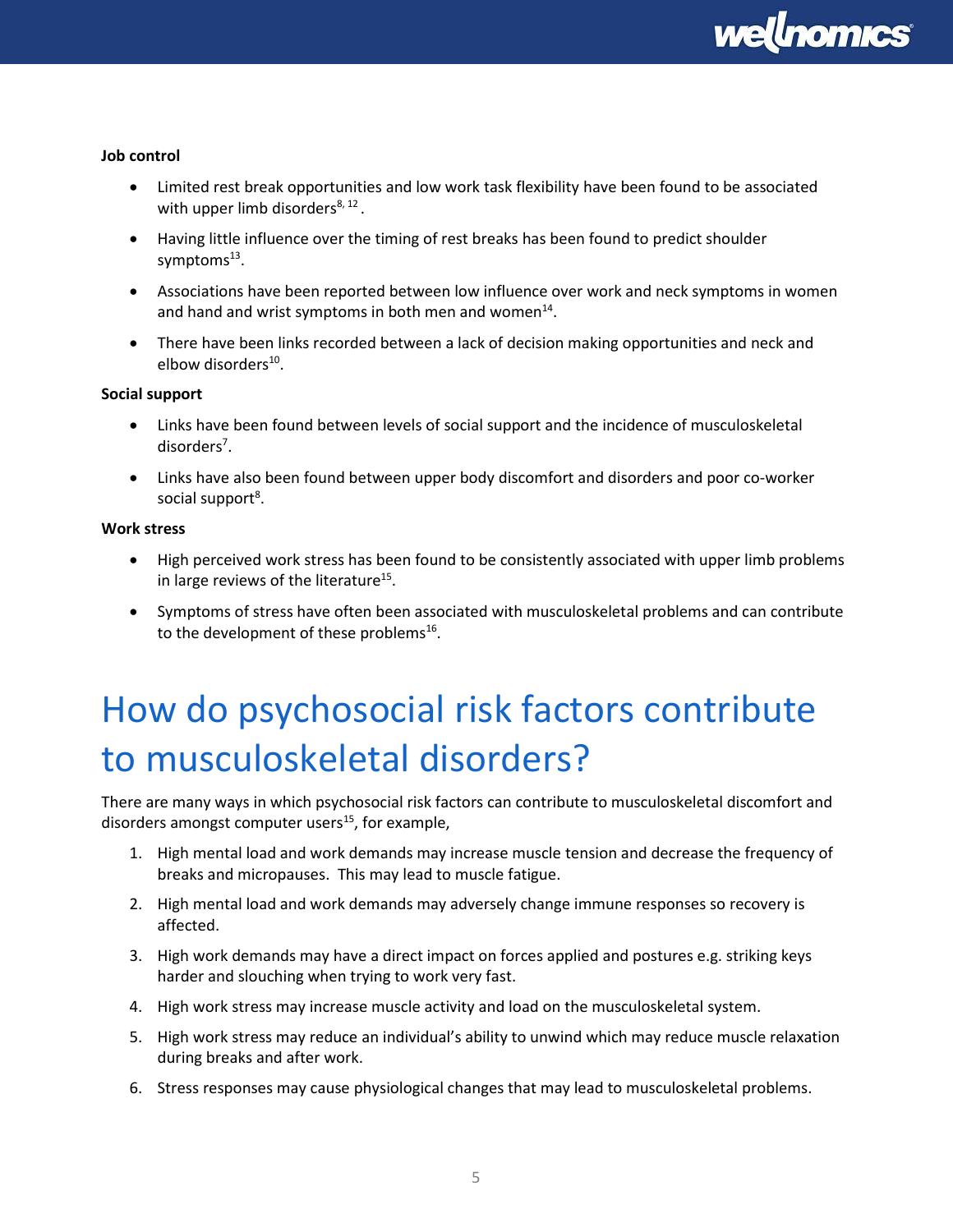

- 7. Stress responses may lead to different perceptions of the work situation and of musculoskeletal symptoms.
- 8. Stress responses may result in acute or short term pain becoming long lasting musculoskeletal pain.
- 9. High work stress may lead to changes in central nervous system responses to increase sensitivity to pain.

# <span id="page-5-0"></span>Do psychosocial risk factors have an impact on productivity?

It is clear that psychosocial risk factors influence the incidence and development of musculoskeletal discomfort and disorders. Recent studies show that psychosocial risk factors also affect self-reported productivity. It has been found that:<sup>17</sup>

- Working overtime and high work demands are risk factors for self-reported reduced productivity due to neck and back symptoms.
- High work demands and low job control are risk factors for reduced performance due to neck symptoms.
- A combination of high work demands and low job control are risks for decreased productivity due to forearm/hand problems.

It is also considered that productivity losses can be *prevented* if workers who have symptoms can work in favorable psychosocial conditions, that is, in a work environment where there is an *absence* of psychosocial risk factors<sup>18</sup>.

# <span id="page-5-1"></span>What can be done about psychosocial risk factors?

As well as providing a picture of individuals' risk of developing musculoskeletal problems assessing the *presence* or *absence* of psychosocial risk factors, as the Wellnomics Psychosocial Assessment Questionnaire does, allows an opportunity for the risk factors to be alleviated with targeted strategies. There are studies that have shown interventions can be successful in suppressing psychosocial risk factors and therefore reducing disorders and discomfort. For example,

- Increased supervisor awareness about musculoskeletal problems at work was linked to decreased pain following a program including training, pro-active workstation assessments and modifications and early treatment<sup>19</sup>.
- Participation in ergonomics training was associated with an increase in perceived job control, which was associated with decreased work disability<sup>19</sup>.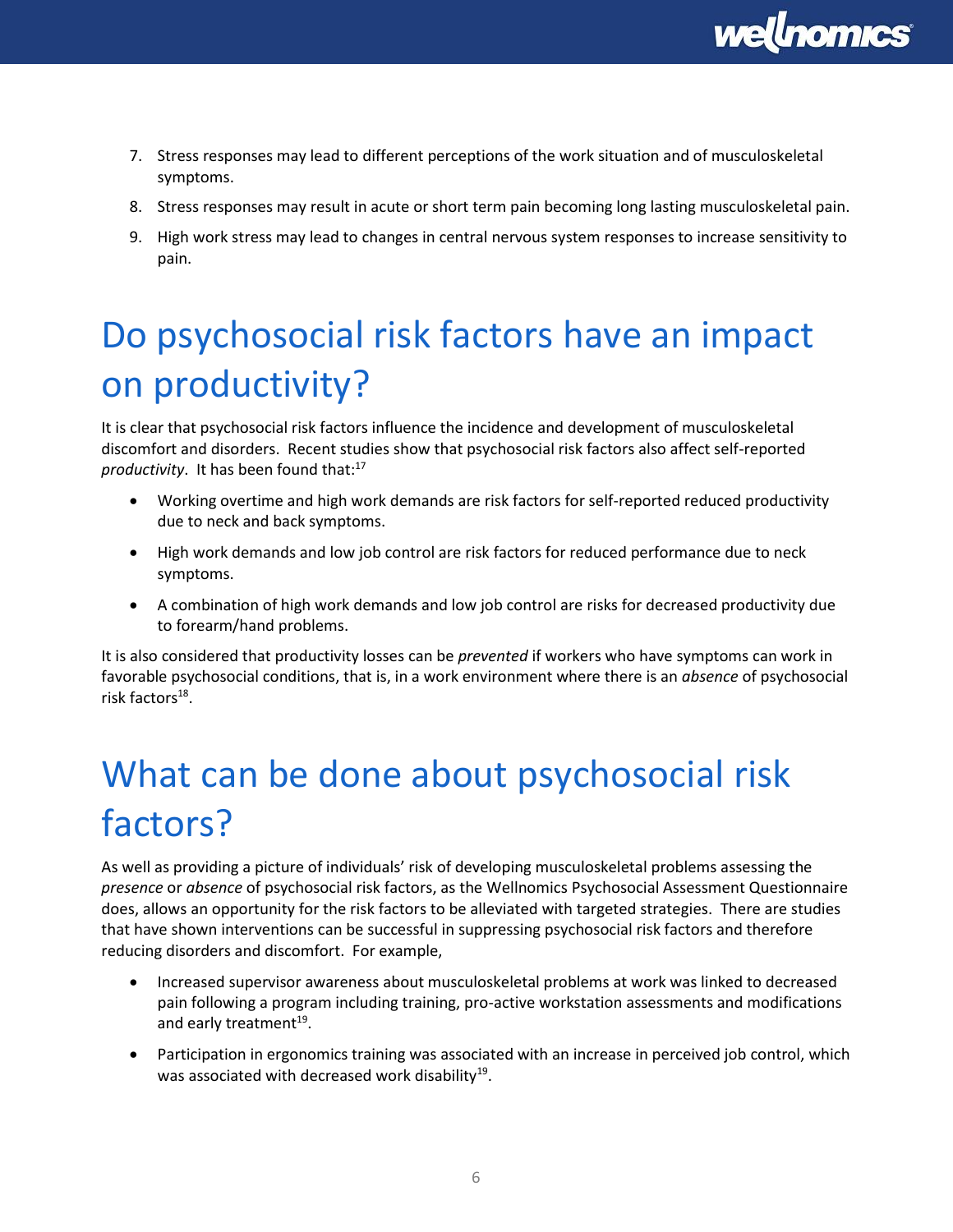

- Group-based interventions to improve an individual's response to the demands of their work and their stage of change were effective in improving individual's stage of change regarding good postures, optimal workstation adjustment and the use of sufficient breaks<sup>20</sup>.
- Increased use of breaks and exercise software and less working hours without breaks was found as a result of the above intervention.
- An intervention which involved discussing computer ergonomics and psychosocial factors with work groups and then providing different forms of feedback found that there was an increase in perceived social support when feedback regarding discussions of ergonomics and the psychosocial working environment was provided to supervisors $^{21}$ .

### <span id="page-6-0"></span>Summary

Psychosocial risk factors are to do with the way individuals interact with the demands of their job, their work environment and the social contacts within their job.

- 1. Important psychosocial risk factors are work demands and mental load, job control, social support and work stress.
- 2. Psychosocial risk factors can be sources of stress and stress has an important influence on the incidence and development of musculoskeletal discomfort and disorders amongst computer users.
- 3. Psychosocial risk factors can affect musculoskeletal discomfort and disorders through increasing muscle tension, decreasing break frequency, changing how an individual's body's responses to stress, decreasing muscle relaxation and directly impacting on work techniques.
- 4. Psychosocial risk factors can affect the productivity of individuals.
- 5. Assessing for the presence or absence of psychosocial risk factors is an important part of preventing and managing musculoskeletal discomfort and disorders.
- 6. There is potential for psychosocial risk factors to be alleviated with simple organisational interventions.
- 7. Key psychosocial risk factors are assessed in the Wellnomics Psychosocial Assessment Questionnaire.

### <span id="page-6-1"></span>Implications for organisations

Psychosocial risk factors are a relevant and important part of the multi-factorial nature of work related musculoskeletal discomfort and disorders and need to be assessed in order for organisations to prevent and manage these problems successfully. Benefits of doing this effectively include decreased absenteeism and improved productivity, as well as reduced incidence of musculoskeletal disorders.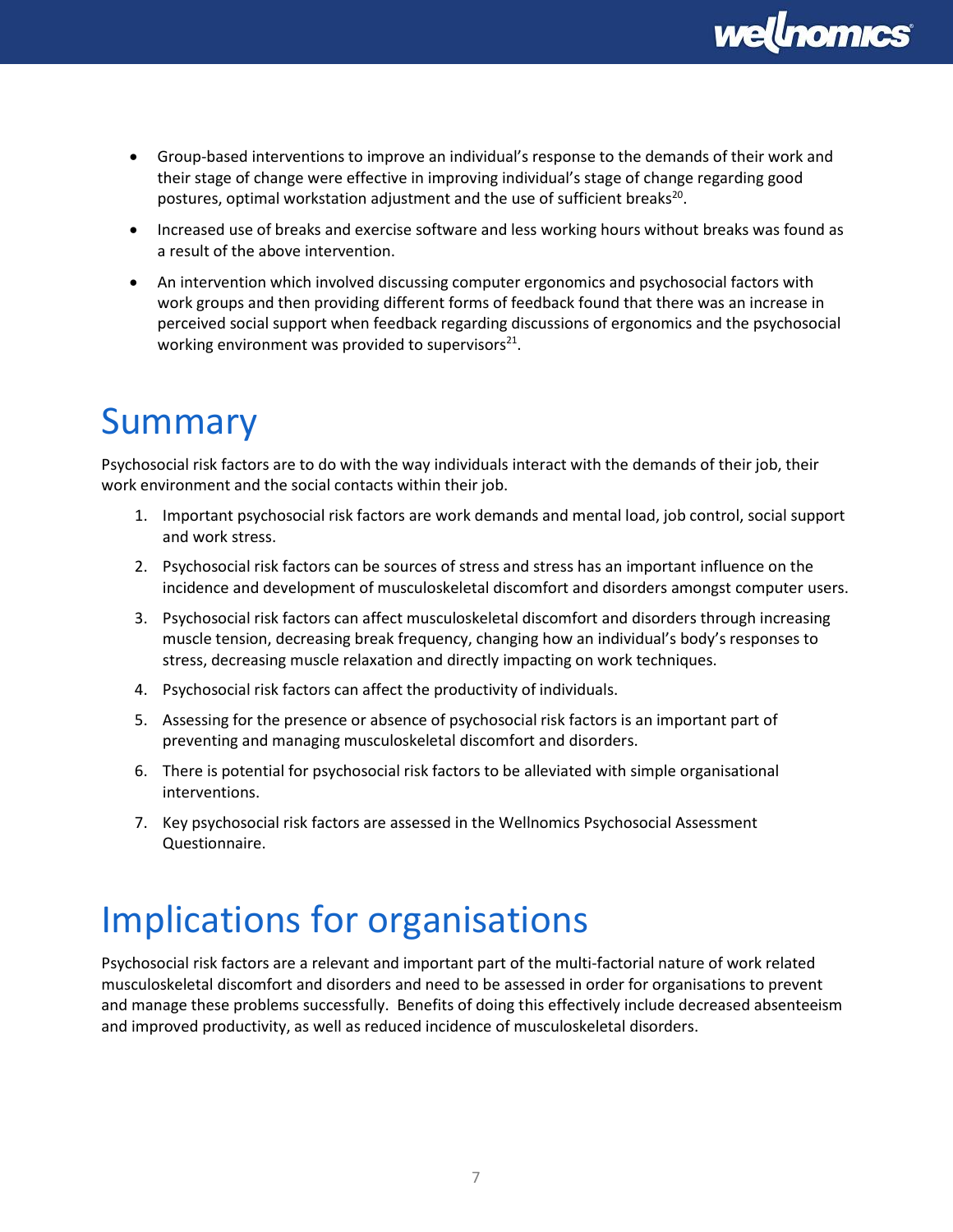

### <span id="page-7-0"></span>References

 $\ddot{\phantom{a}}$ 

- <sup>1</sup> Individual factors are discussed further in the Wellnomics White paper: Individual factors: Are they relevant in preventing and managing musculoskeletal disorders and discomfort?
- <sup>2</sup> Kompier, M.A.J., Van Den Beek, A.J. (2008) Psychosocial factors at work and musculoskeletal disorders, *Scandinavian Journal of Work Environment & Health*, 34, 5, 323-325
- <sup>3</sup> Burton,A.K., Kendall, N.A.S., Pearce, B.G., Birrell, L.N., Bainbridge, L.C. (2008) *Management of upper limb disorders and the biopsychosocial model*, RR 596, HSE: Norwich
- <sup>4</sup> Rick, J., Briner, R.B., Daniels, K., Perryman, S., Guppy, A. (2001) *A critical review of psychosocial hazard measures*, Contract Research report, 356/2001, HSE: Norwich, UK
- <sup>5</sup> Devereux, J., Rydstedt, L., Kelly, V., Weston, P., Buckle, P. (2004) The role of work stress and psychological factors in the development of musculoskeletal disorders. *HSE Books,* Research Report 273
- <sup>6</sup> Kryger, A.I., Andersen, J.H., Lassen, C.F., Brandt, L.P.A., Vilstrup, I., Overgaard, E., Thomsen, J.F., Mikkelsen, S. (2003) Does computer use pose an occupational hazard for forearm pain; from the NUDATA study, *Occupational and Environmental Medicine,* 60: e14 (www.occenvmed.com/cgi/full/60/11/e14)
- <sup>7</sup> Polanyi, M.F., Cole, D.C., Beaton, D.E., Chung, J., Wells, R., Abdolell, M., Beech-Hawley, L. Ferrier, S.E. Mondloch, M.V., Shields, S., Smith, J.S., Shannon, H.S. (1997) Upper limb work-related musculoskeletal disorders among newspaper employees: crosssectional survey results *American Journal of Industrial Medicine* 32:620–628
- <sup>8</sup> Bergqvist, U, Wolgast, E, Nilsson B, Voss M. (1995a) Musculoskeletal disorders among visual display terminal workers; individual, ergonomic and work organizational factors. Ergonomics; 38:763-776.
- <sup>9</sup> Lassen, C.F., Mikkelsen, S., Kryger, A.I., Andersen, J.H. (2005) Risk factors for persistent elbow, forearm, and hand pain among computer workers, *Scandinavian Journal of Work, Environment and Health,* 31,2: 122-131
- <sup>10</sup> Hales,T.R; Sauter,S.L; Peterson,M.R; Fine,L.J; Putz-Anderson,V; Schleifer,L.R; Ochs, T.T. and Bernard, B.P. (1994) Musculoskeletal disorders among visual display terminal users in a telecommunications company. Ergonomics 37,10,1063-1621
- $11$  Karlqvist, L., Wigaeus Tornqvist, E., Hagberg, M., Hagman, M. Toomingas, A. (2002) Self-reported working conditions of VDU operators and associations with musculoskeletal symptoms: a cross-sectional study focussing on gender differences , *International Journal of Industrial Ergonomics 30, 4-5: 277-294*
- <sup>12</sup> Bergqvist U, Wolgast E, Nilsson B, Voss M. (1995b) The influence of VDT work on musculoskeletal disorders. *Ergonomics*; 38, 4:754-762.
- <sup>13</sup> Juul-Kristensen, B., Søgaard, K., Strøyer, J., Jensen, C. (2004) Computer users' risk factors for developing shoulder, elbow and back symptoms, *Scandinavian Journal of Work, Environment and Health,* 30,5: 390-398
- <sup>14</sup> Jensen C. (2003) Development of neck and hand-wrist symptoms in relation to duration of computer use at work *Scandinavian Journal of Work, Environment &Health* 29,3:197-205
- <sup>15</sup> Bongers, P.M., Kremer, A.M., ter Laak, J. (2002) Are psychosocial factors risk factors for symptoms and signs of the shoulder, elbow, or hand/wrist: A review of the epidemiological literature, *American Journal of Industrial Medicine,* 41,315-342 and Bongers, P.M., Ijmker, S., van den Heuvel, S., Blatter, B.M. (2006) Epidemiology of work related neck and upper limb problems: psychosocial and personal risk factors (part1) and effective interventions from a bio behavioural perspective (part II), *Journal of Occupational Rehabilitation,* 16,3, 279-302
- <sup>16</sup> Bongers, P.M., de Wonter, C.R., Kompier, M.A., Hildebrandt, V.H. (1993) Psychosocial factors at work and musculoskeletal disease, *Scandinavian Journal of Work Environment and Health,* 19,5,297-312
- <sup>17</sup>Hagberg, M., Vilhemsson, R., Wigaeus Tornqvist, E., Toomingas, A. (2007) Incidence of self-reported reduced productivity owing to musculoskeletal symptoms: association with workplace and individual factors among computer users, *Ergonomics,* 50,11, 1820-1834
- <sup>18</sup> van den Heuvel, S.G., IJmker, S Blatter, B.M., de Korte, E.M. (2007) Loss of productivity due to neck/shoulder symptoms and hand/arm symptoms: results from the PROMO-study, *Journal of Occupational Rehabilitation,* DOI 10.1007/s10926-007-9095-y
- <sup>19</sup>Cole, D.C., Hogg-Johnson S., Manno, M., Ibrahim, S., Wells, R.P., Ferrier, S.E. (2006) Reducing musculoskeletal burden through ergonomic program implementation in a large newspaper. *International Archives of Occupational and Environmental Health,*  80,2,98-108